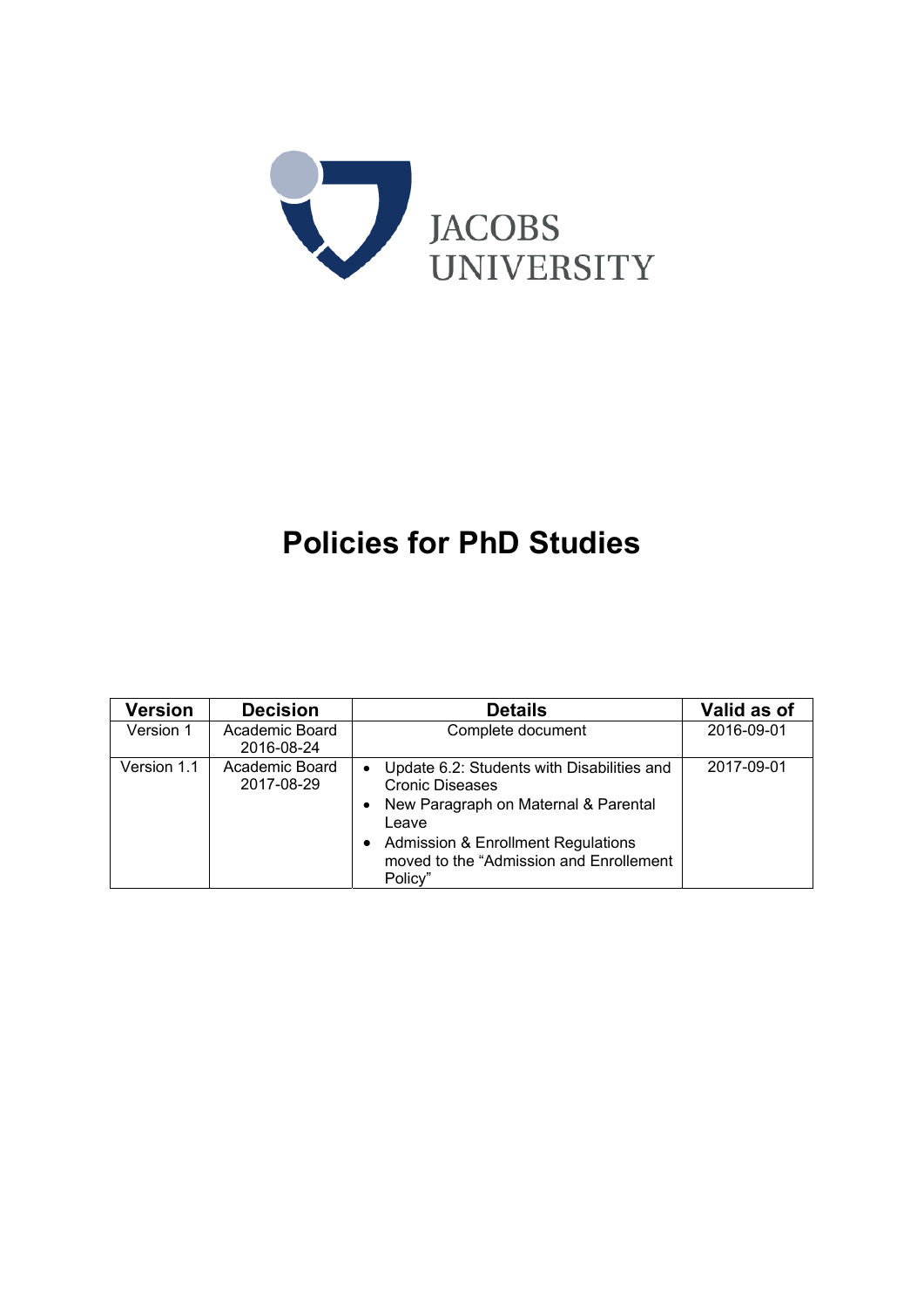| 1.      | <b>ABOUT THESE POLICIES</b>                                           | $\overline{2}$                 |
|---------|-----------------------------------------------------------------------|--------------------------------|
|         | 1.1 SCOPE OF THESE POLICIES                                           | $\overline{2}$                 |
|         | <b>1.2 CHANGING THESE POLICIES</b>                                    | 1                              |
| $2_{-}$ | <b>DEFINITIONS</b>                                                    | 1                              |
|         | 2.1 STUDENT                                                           | 1                              |
|         | 2.2 DEGREE                                                            | 1                              |
| 3.      | <b>DOUBLE AND JOINT PHD DEGREES</b><br><b>GRADUATION REQUIREMENTS</b> | 1                              |
| 4.      | <b>4.1 DISSERTATION COMMITTEE</b>                                     | $\mathbf{2}$<br>$\overline{2}$ |
|         |                                                                       |                                |
|         | 4.2 PHD PROPOSAL                                                      | $\overline{2}$                 |
|         | <b>4.3 PHD THESIS</b>                                                 | 3                              |
|         | <b>4.4 PHD THESIS DEFENSE</b>                                         | 5                              |
|         | <b>4.5 PUBLICATION OF THE THESIS</b>                                  | 5                              |
|         | 4.6 CONFERRAL OF THE DEGREE                                           | 6                              |
|         | <b>4.7 GRADUATION CEREMONY</b>                                        | 6                              |
| 5.      | <b>PROGRESS ADMINISTRATION</b>                                        | 6                              |
|         | <b>5.1 PROGRESS MONITORING</b>                                        | 6                              |
|         | 5.2 RESPONSIBILITY OF THE FACULTY                                     | 7                              |
| 6.      | <b>ADMINISTRATIVE AND LEGAL DETAILS</b>                               | $\overline{7}$                 |
|         | <b>6.1 COPYRIGHT ISSUES</b>                                           | 7                              |
|         | <b>6.2 STUDENTS WITH DISABILITIES AND CHRONIC DISEASES</b>            | 7                              |
|         | <b>6.3 MATERNITY- AND PARENTAL LEAVE</b>                              | 7                              |
|         | <b>6.4 APPEALS</b>                                                    | 7                              |
| 7.      | <b>HONORARY DOCTORATE</b>                                             | 7                              |
|         | 7.1 ABOUT THE HONORARY DOCTORATE                                      | 7                              |
|         | 7.2 PROPOSAL                                                          | 8                              |
|         | 7.3 THE EXECUTIVE BOARD                                               | 8                              |
|         | 7.4 AWARD                                                             | 8                              |
|         |                                                                       |                                |

## **1. About these Policies**

#### **1.1 Scope of these Policies**

This policy is valid as of September 1, 2017 based on a decision by the Academic Board dated 29.08.2017.

Due to its accreditation by the German Research Council (Wissenschaftsrat) and its recognition by the Federal State of Bremen, Jacobs University Bremen gGmbH (from here forth Jacobs University) has the right to award the doctoral degree "Doctor of Philosophy" (PhD) in different fields of science. The doctoral degree is awarded by Jacobs University to a candidate who demonstrates that he or she is able to conduct independent and in‐depth academic research, which advances the state of the art in the respective field of science. The award of the doctoral degree is based on a written piece of work (PhD Thesis), a public oral examination (PhD Thesis Defense) and the publication of the successfully defended Thesis. The following policies define the prerequisites, rules and procedures for earning the title of PhD from Jacobs University.

In cases in which policies need further interpretation or clarification the binding decision will be taken by the Academic Board.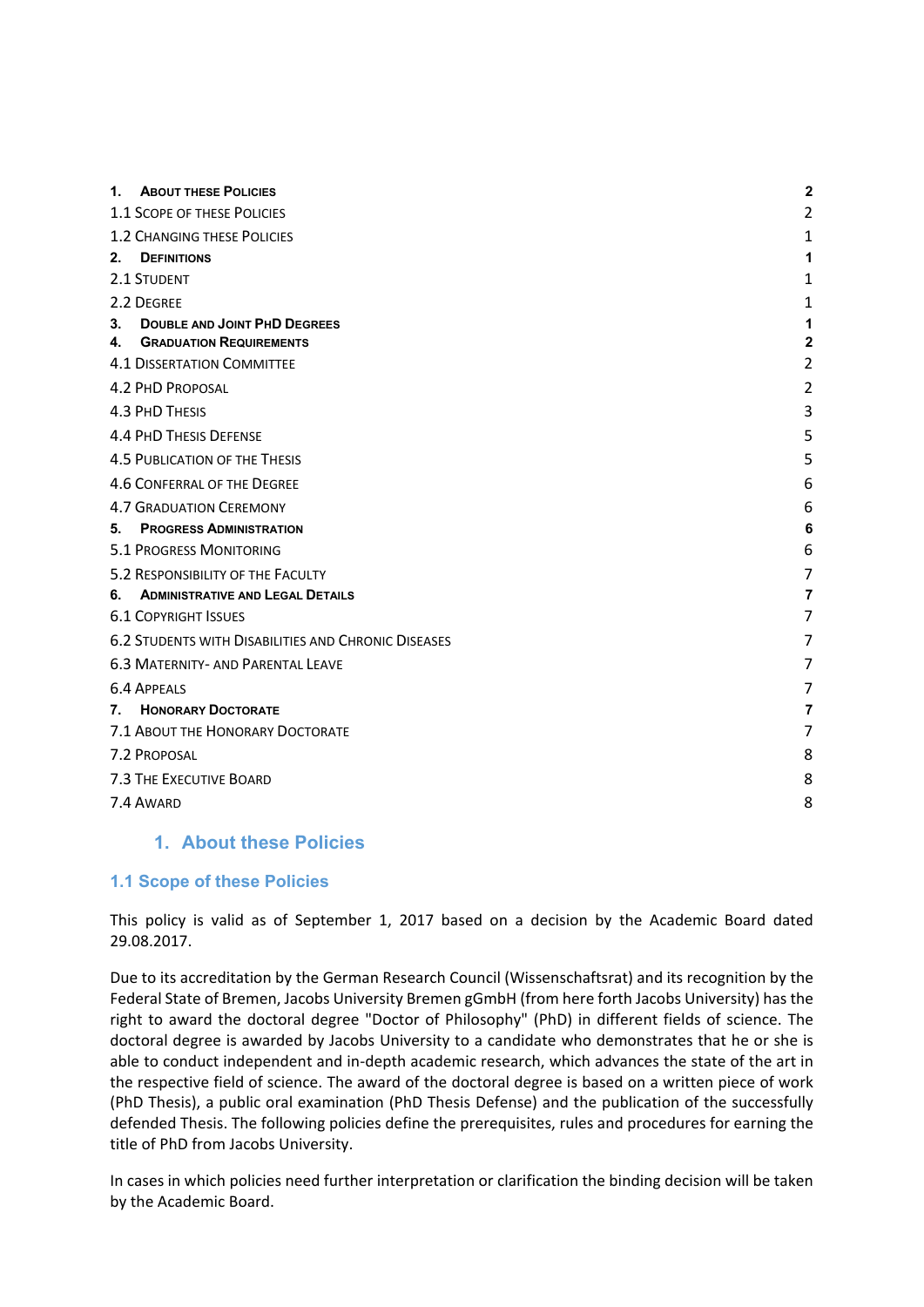## **1.2 Changing these Policies**

Changes and modifications of the Rules and Regulations for PhD Studies including the list of fields in which PhD degrees can be awarded are evaluated by the Academic Board and recommended to the Executive Board for decision.

## **2. Definitions**

## **2.1 Student**

For the purpose of this policy a "PhD student" is someone who is enrolled at Jacobs University for a PhD degree in a specific field.

#### **2.2 Degree**

Upon successful completion of the PhD studies Jacobs University will award a Doctor of Philosophy (PhD). A list of fields in which a PhD degree can be awarded can be found on the university's webpage.

## **3. Double and Joint PhD Degrees**

Double registration at Jacobs University and one other university is possible if formal cooperation contracts are in place. Such contracts can define double or joint degrees. In case of double degrees each university issues a certificate awarding a degree in the same research field. The certificate is only valid in connection with the certificate of the partner institution and must contain a respective reference. In case of joint degrees only one joint certificate is issued.

As a rule the policies for PhD studies at Jacobs University apply or, in case of joint degrees, the regulations as specified in the respective contract.

The following rules apply to double degrees only:

In case of double degrees an agreement with the partner university defines the arrangements between the universities. The agreement is to be fully determined at the beginning of the PhD studies (within the first 6 months) at Jacobs University. It is the PhD student's responsibility to fulfill the respective requirements at both universities.

The agreement stipulates:

- who supervises the Thesis at each of the universities
- the mutual study visits of the PhD student, covering of travel expenses
- how the oral PhD Thesis Defense / examination / reviews are administered respectively
- the composition of the Dissertation Committee and that PhD Advisors of each university belong to this committee
- that the language of the Thesis and the summary should be in accordance with the institutions involved
- use of intellectual property
- which policies govern the publication of the PhD Thesis in case both partner universities have such policies, and which university supervises and confirms the publication.

Exceptions to the general PhD policy apply as follows:

Each Dissertation Committee has two Chairs, which are the respective Advisors of the PhD Thesis. The external member of the Dissertation Committee must not be a faculty member of the partner university. The agreement between the partner universities defines where the PhD Proposal Defense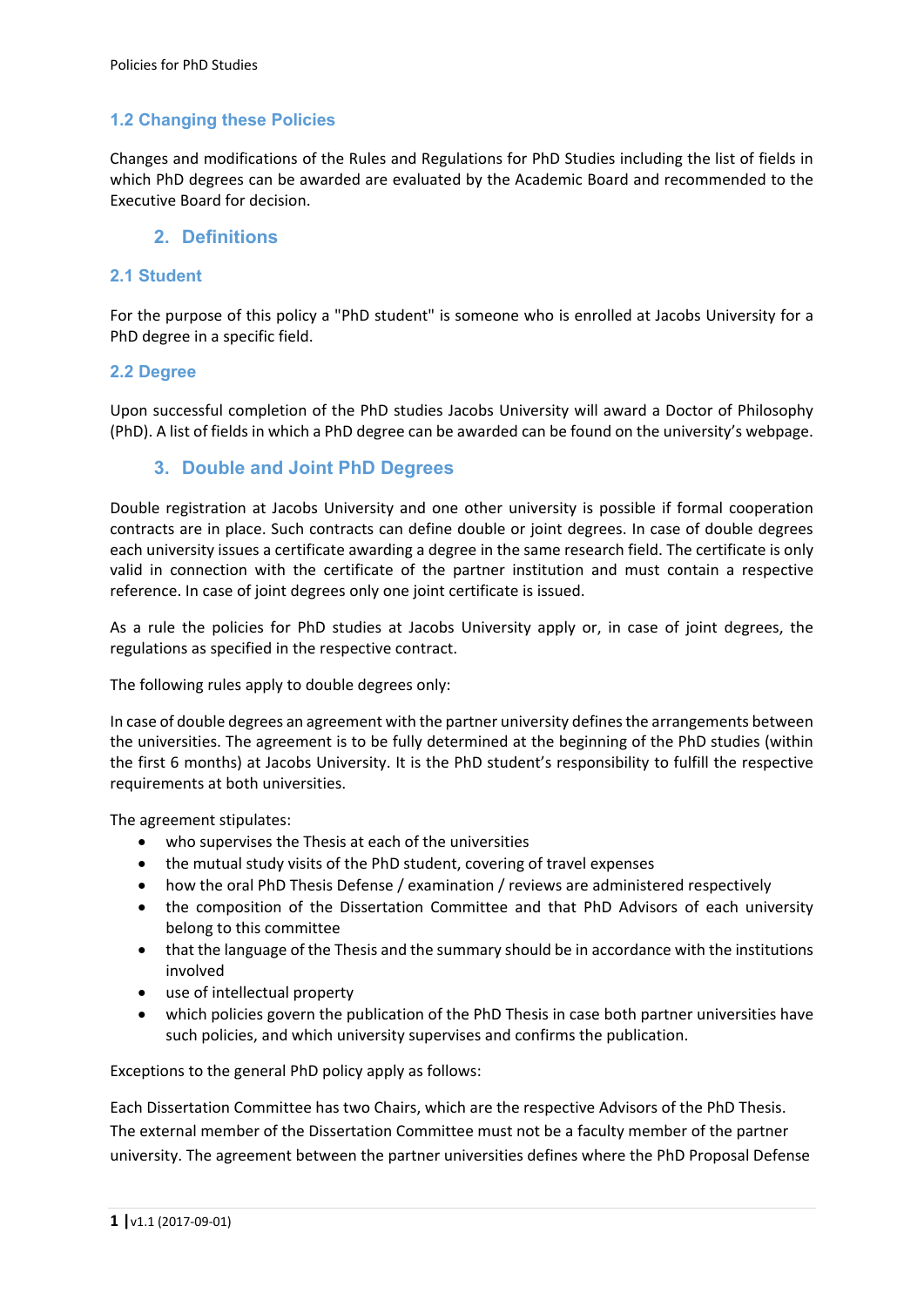as well as the PhD Thesis Defense take place. The logo and name of the partner institution should be displayed on the title page of the PhD Thesis.

# **4. Graduation Requirements**

## **4.1 Dissertation Committee**

Each PhD student chooses a PhD Advisor, who is a faculty member at Jacobs University and, in cooperation with her or him, a Dissertation Committee. As a rule the PhD Advisor is the Chair of the Dissertation Committee. The Dissertation Committee is responsible for monitoring the academic progress of the PhD student and for the evaluation of both, the PhD Proposal and the PhD Thesis / Thesis Defense.

The Dissertation Committee is composed of

- at least two Jacobs University faculty members (out of which at most one may be an adjunct professor) serving as internal members of the committee,
- at least one external member: External members are professors from other universities or researchers with comparable level of scientific expertise in the respective field of research holding a PhD degree. Former Jacobs University faculty members may serve as external members of the Dissertation Committee only after three years (or two years for adjunct professors) from the termination of the working contract with Jacobs University.
- The above defined internal and external members are considered regular members of the Dissertation Committee.
- If at any point the PhD Advisor is no longer affiliated with Jacobs University, he or she may no longer serve as the official PhD Advisor, nor as an internal member of the Dissertation Committee, but may become an extraordinary member of the Dissertation Committee. In these cases the PhD student must choose a new PhD Advisor and an additional internal member of the Dissertation Committee.
- Faculty members leaving the university due to retirement may complete all pending doctoral examination procedures.
- In case the PhD Advisor resigns from the supervision, the PhD student must find a new PhD Advisor within three months in order to avoid disenrollment.

The Dissertation Committee is approved by the Dean. The Dissertation Committee can be changed and/or enlarged subsequently. All changes need to be approved by the resigning and new members of the committee, as well as by the Dean.

#### **4.2 PhD Proposal**

Every PhD student develops a PhD Proposal in cooperation with the PhD Advisor. This Proposal is a written document, and it is presented at Jacobs University to the university public upon invitation by the Dean at most nine months after registration as a PhD student. In case the PhD Proposal is not presented within the given time frame the student may apply once for a three months extension of the deadline. Failure to present the PhD Proposal within the given time frame (including extension) will result in disenrollment of the student.

As a general rule, PhD Proposals at Jacobs University must be written in English. The PhD Proposal must include an abstract, a description of the major questions pursued, a time frame for completing the work, a comprehensive bibliography of relevant primary and secondary research materials and databases, and a review of relevant, current work in the area. Normally the PhD Proposal should not be longer than 30 pages.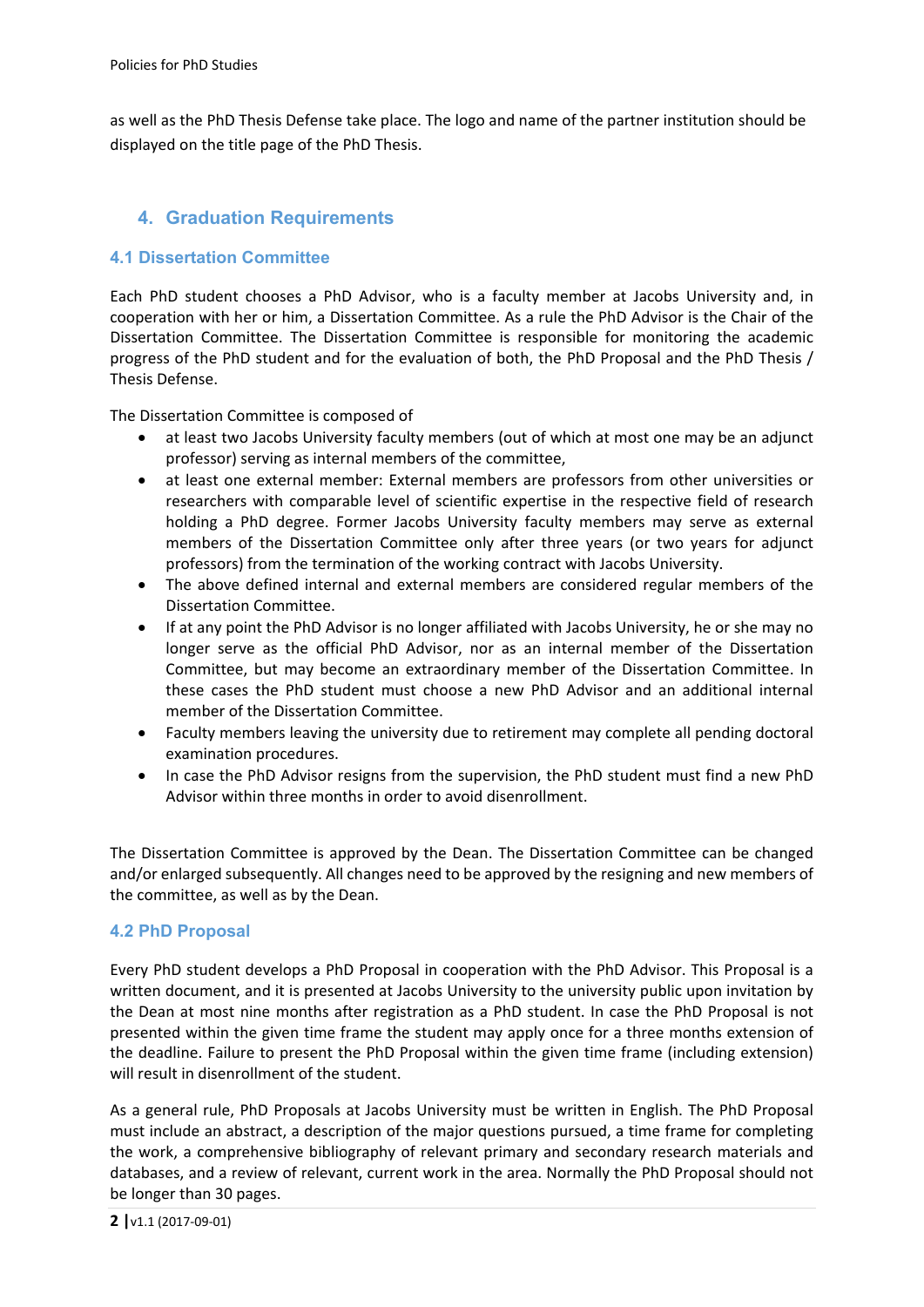Prior to the presentation of the PhD Proposal, the Dissertation Committee must consist of at least the Chair of the Dissertation Committee and one regular member. The definite composition of the Dissertation Committee as outlined above must be finalized prior to the final submission of the PhD Thesis for evaluation.

Students must schedule the presentation of their PhD Proposal with the Student Records Office. Students have to submit the completed "Defense of the PhD Proposal" form to the Student Records Office along with the PhD Proposal and a digital abstract two weeks before the presentation.

At least the Chair and one regular Dissertation Committee member must be physically present at the presentation. All present committee members, including the Chair, must sign the "PhD Proposal Evaluation Form" after the presentation indicating acceptance or rejection (with or without revision). In case of conflict the decision rests with the Dean. The Chair of the Dissertation Committee must write a detailed review of the written PhD Proposal and the PhD Proposal Defense. The Chair is responsible for submitting the review and the completed form to the Student Records Office within two weeks after the presentation.

In case of revision a revised PhD Proposal must be submitted and presented within three months. The PhD Proposal can be presented in a revised form only once.

## **4.3 PhD Thesis**

The following rules apply to the PhD Thesis:

PhD projects are defined as independent scientific work which advances the state of the art in the respective research field. Usually, the PhD Thesis summarizes this scientific work in writing and puts it into a larger context. As a rule, the PhD Thesis, reviews and the PhD Thesis Defense at Jacobs University must be in English. Only for professional or contextual reasons the Dean may grant an exception to this rule.

The Thesis must include:

- a title page with name and logo of Jacobs University, the name of the Academic Department, the title of the PhD Thesis, the degree aimed for, the author, and a list of all members of the Dissertation Committee with the Chair named first and by mentioning the full name, academic title and affiliation of each member. Cooperation partners and/or institutions may be named on the title page by adding the corresponding logo,
- an English summary (irrespective of the language of the Thesis),
- a (Statutory) Declaration on Authorship by the PhD student that the Thesis has been written independently and has not been submitted at another university for the conferral of a PhD degree,
- a list of publications and conference contributions of the PhD student.

If co-authored manuscripts are included in the PhD Thesis a "Statement on Contribution" and a "Declaration of Consent" as described below are required for that part of the PhD Thesis.

It is possible to receive a PhD degree at Jacobs University based on a cumulation of articles under the following conditions:

• The articles need to be framed by an introduction (that develops the larger theoretical context of the Thesis), a discussion and a common thread that is leading through the different papers.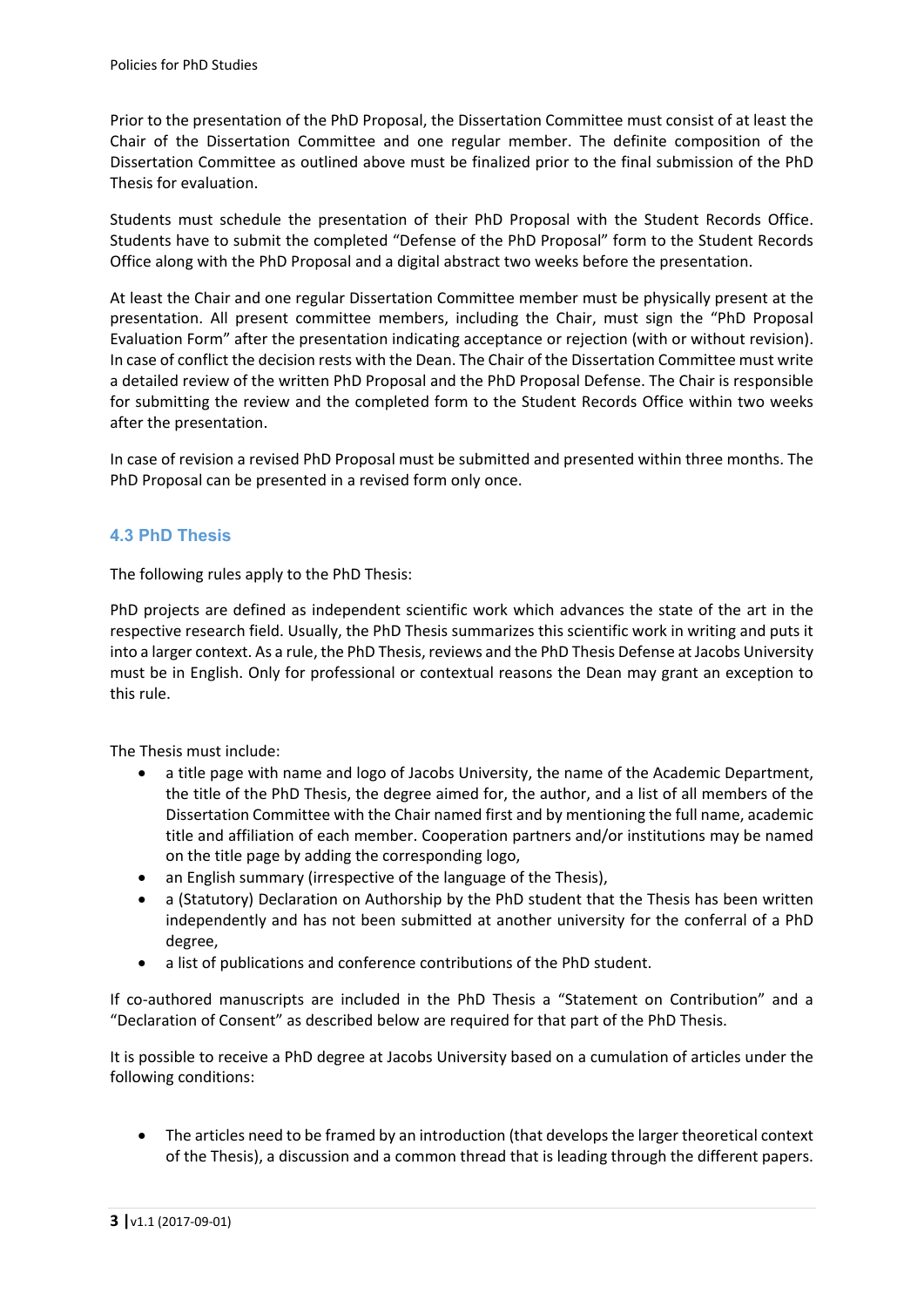- The number and status (published, accepted, submitted) of articles necessary is decided upon by the Dissertation Committee.
- The student must submit, as an integral part of the Thesis, a "Statement on Contribution" defining his/her contribution to each article along with the PhD Thesis. The "Statement on Contribution" must also contain title, co-authors, journal, status, and date of submission/acceptance (if applicable). With his/her signature the student declares that all coauthors and the PhD Advisor agree with the information given in the "Statement on Contribution".
- Only articles with significant contributions of the candidate may be added to the cumulative PhD Thesis. Exceptions from this rule need acceptance by the Dissertation Committee.
- Upon submission of a cumulative PhD Thesis the student must insure that the thesis does not contain any infringement of rights of third parties. With respect to all claims made by third parties against Jacobs University for infringement of their rights by the thesis, the student will indemnify Jacobs University against such claims at first request, including the necessary costs of legal defense. Prior to the publication of the PhD Thesis the PhD student must submit "Declarations of Consent" of all co‐authors.

The following number of copies of the Thesis must be submitted for review:

- one hard copy per member of the Dissertation Committee,
- one hard copy for the Student Records Office,
- one hard copy for the Dean,
- one hard copy for display in the Information Resource Center (IRC).

In addition, the PhD student must upload an electronic version of the Thesis to a plagiarism check platform defined by the university.

The Student Records Office sends the Thesis to the reviewers, as well as to the other members of the Dissertation Committee, the Dean and the IRC. The Thesis must be on display at the IRC for at least two weeks before the Defense and thus made public to the Jacobs University community.

The reviewers are expected to submit their reviews of the PhD Thesis within eight weeks unless a shorter review period is agreed upon within the Dissertation Committee. At least three regular members of the Dissertation Committee, including one external member and the Chair of the Dissertation Committee, each furnish a written report. Additional members of the Dissertation Committee have to at least submit a written review or participate in the Defense. The reviewers submit their reviews to the Office for Doctoral Education. Reviews need to include a summary evaluation of the Thesis as "pass", "fail" or "with distinction". In case amendments are necessary before a decision about pass or fail can be made, these need to be specified in the review.

Once all reviews have been submitted, the Office for Doctoral Education distributes the reviews to the members of the Dissertation Committee, the Student Records Office, and to the respective Dean. The reviews must be on display in the Office for Doctoral Education for a minimum of 5 working days prior to the day of the Defense (not counting the actual day of the Defense). The PhD student and Jacobs University faculty are eligible to read the reviews. The PhD student may receive hard copies of the reviews in case the respective reviewer agrees. The PhD Thesis is accepted once the Dissertation Committee unanimously evaluates it as pass. In order for a PhD Thesis to be evaluated "with distinction", all reviews that have been submitted to the Office of Doctoral Education must suggest an evaluation "with distinction". If at least one member or all members of the Dissertation Committee evaluate the Thesis as "fail", the evaluation process is stopped and the Chair of the Dissertation Committee is informed by the Office of Doctoral Education. The Chair of the Dissertation Committee,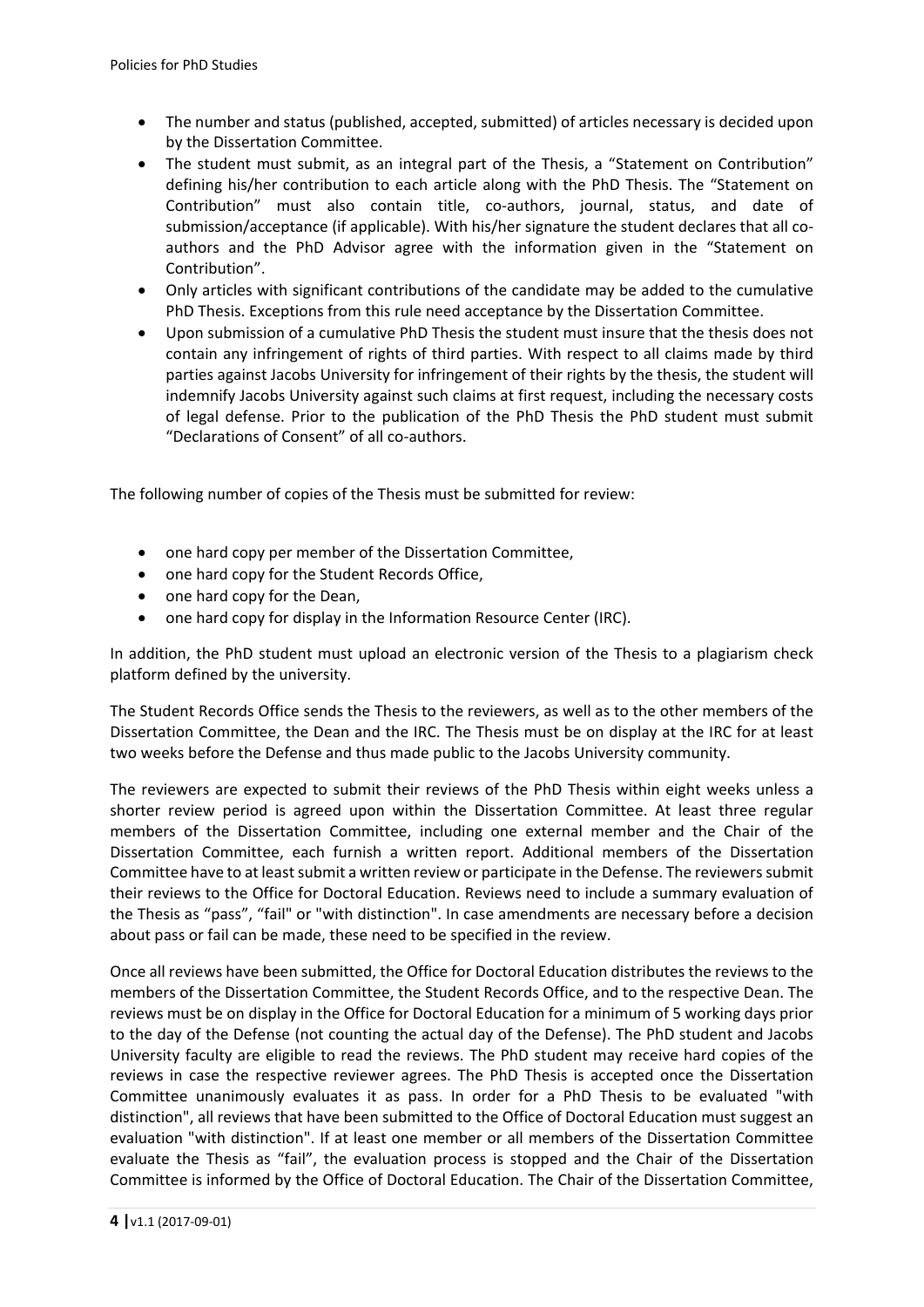in cooperation with the Dean, determines whether the PhD student can resubmit the PhD Thesis and under what conditions.

In case of detected plagiarism the evaluation process is stopped and the Dissertation Committee meets to review the case. If the suspected plagiarism is substantiated, the Thesis may not be resubmitted.

## **4.4 PhD Thesis Defense**

After the PhD Thesis is approved, it is publicly defended at Jacobs University upon invitation by the Dean. All members of the Dissertation Committee must contribute to the evaluation of the PhD Thesis either by submitting a written review or by participating in the Defense. At least three regular members of the Dissertation Committee, the Chair, one internal member and one external member have to be present at the Defense. If the Thesis was evaluated "with distinction", the Dean (or a substitute) must participate. Prior to the beginning of the Defense a minute taker has to be defined. The Defense includes a presentation by the candidate on the most important part of the thesis work, a discussion of the research, and questions on the discipline in which the degree is to be granted.

The PhD student, in cooperation with the Chair of the Dissertation Committee, is responsible for scheduling the Defense. This is done via an online form provided by the Student Records Office. The Dean issues the invitation and announces the date of the PhD Thesis Defense to the university public.

After the PhD Thesis Defense, the Dissertation Committee has to come to a conclusion whether to evaluate the Defense with "pass", "fail" or "with distinction". Upon the final decision the Dissertation Committee completes the Evaluation Form of the Defense that needs to be submitted, together with the minutes (signed by the Chair of the Dissertation Committee), to the Office for Doctoral Education. If amendments to the PhD Thesis are required prior to the publication this must be stated on the Defense Evaluation Form. In order for the PhD student to be awarded a PhD degree "with distinction" the PhD Thesis and the PhD Thesis Defense need to be unanimously evaluated as deserving a "distinction" by all members of the Dissertation Committee. If the Defense is not approved, the Chair of the Dissertation Committee informs the Office for Doctoral Education as well as the Dean in writing. The Dissertation Committee decides whether or not the PhD student may repeat the PhD Thesis Defense. A repetition is allowed only once and has to take place within three months.

#### **4.5 Publication of the Thesis**

The PhD Thesis must be published within one year after the Defense. In justified, exceptional cases the publication deadline may be extended by the Dean. All changes requested by the Dissertation Committee must be included prior to the publication of the Thesis. The Chair of the Dissertation Committee ensures that this requirement is met. The conferral of the degree is dependent on the publication of the Thesis.

There are three possibilities to publish the Thesis:

- publish the digital version online through the Information Resource Center of Jacobs University
- publish through a scientific or commercial publishing house
- publish the digital version online through the partner university in case of a double degree or joint degree

The publication must be approved by the Chair of the Dissertation Committee (Signature Sheet for the Conferral of the Degree) and a certain number of hard copies (defined by the "Guide for Publishing a Dissertation" by the Information Resource Center) have to be submitted to the IRC.

The student must confirm by signing the "(Statutory) Declaration on Publication" that no rights of third parties will be infringed by the publication of the PhD Thesis.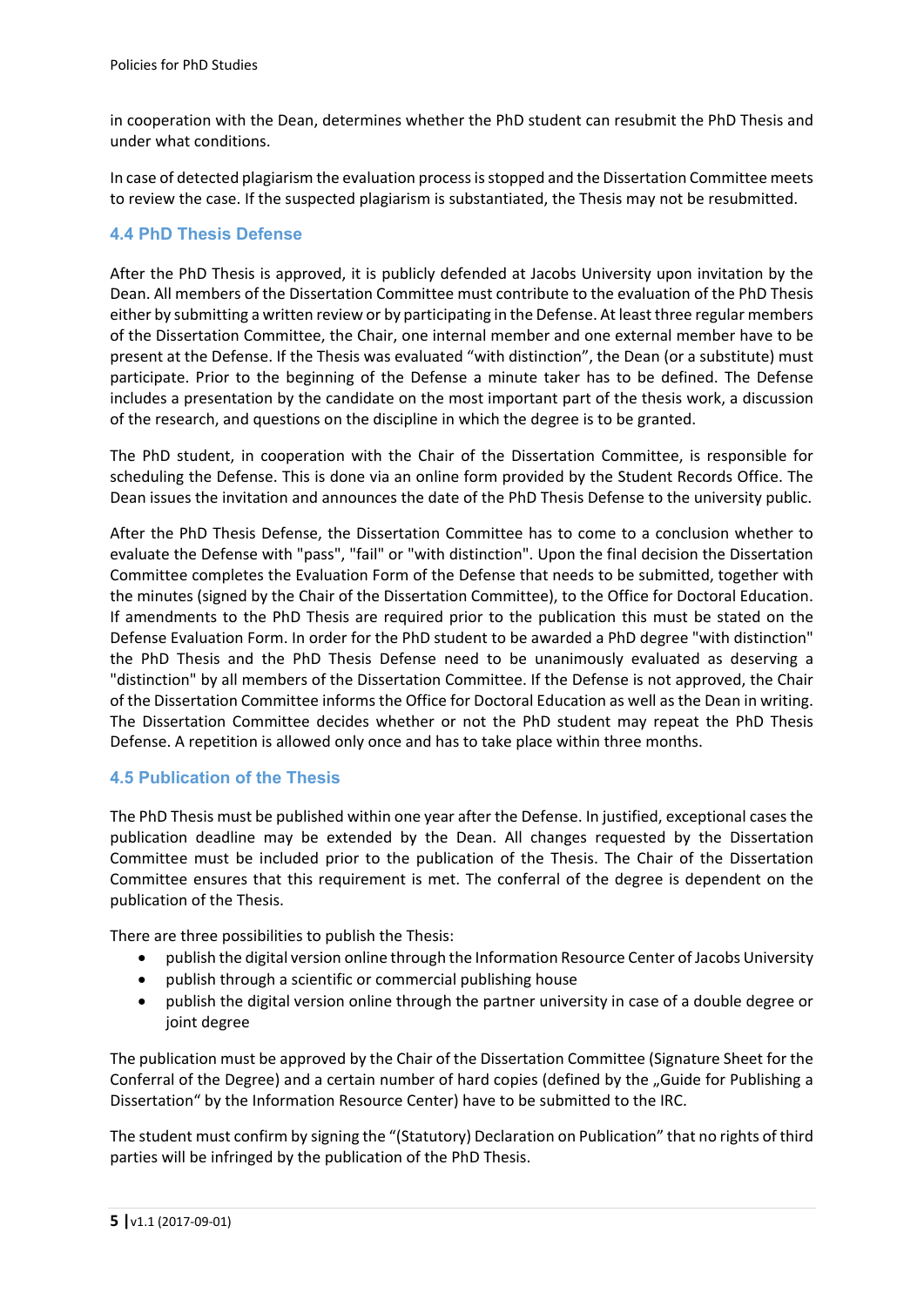In justified, exceptional cases, e.g. in pending patent issues, public accessibility of digitally published Theses may be suspended for one year upon application to the Dean.

In case of a cumulative PhD thesis, the student must hand in a copy of the "Statement on Contribution" as well as "Declarations of Consent" of all co-authors.

The introduction, the discussion and all articles that are not yet published at the time of the publication of the PhD Thesis must be published through the Information Resource Center. The PhD student is obliged to hand in proof that the remaining articles have already been published elsewhere.

## **4.6 Conferral of the Degree**

In order to graduate a PhD student must have:

- an approved PhD Proposal
- an approved PhD Thesis
- an approved PhD Thesis Defense
- an approved publication of the PhD Thesis

Once all the above requirements are fulfilled, a PhD degree in the respective research field is conferred. The PhD certificate will be dated according to the date of publication of the Thesis. Students may carry the German "Dr." (without specification of the field) upon application to the respective authority of the Bremen Senate.

Jacobs University reserves the right to revoke the PhD degree in case of:

- Severe and intentional academic or scientific misconduct e.g. the use of data which was knowingly false or fabricated, the infringement of intellectual property etc. (before or after the award of the PhD degree) by the holder of a PhD from Jacobs University.
- In case the degree was granted to a student who had pretended to fulfill the admission or graduation requirements, which were not in fact fulfilled.

When getting notice of a strong suspicion of a non-fulfillment or misconduct which might lead to the deprivation of a PhD degree, the Academic Integrity Committee of Jacobs University will install a committee consisting of two members of the original Dissertation Committee (or if not possible two faculty members from the field of the PhD degree), one faculty member from outside the field of the degree, and one representative from the Academic Integrity Committee. This committee will investigate the case and can either decide to terminate the investigations or to take further actions leading to the deprivation of the PhD degree. Before the deprivation the committee will notify the holder of the PhD degree of the investigations and provide him with an opportunity to respond to the accusation.

#### **4.7 Graduation Ceremony**

In order to participate in the graduation ceremony, PhD students must have defended their PhD Thesis at least 3 days before the date of the graduation ceremony.

## **5. Progress Administration**

#### **5.1 Progress Monitoring**

The progress of all PhD students is monitored, after the presentation of the PhD Proposal, by the Dissertation Committee. At the end of every academic year, the PhD Advisor informs the Dean and the Student Records Office in writing whether the student has made appropriate progress. In the case of a negative outcome, the Dean and the Dissertation Committee decide whether the PhD student is allowed to continue his or her education at Jacobs University, and if so, under which additional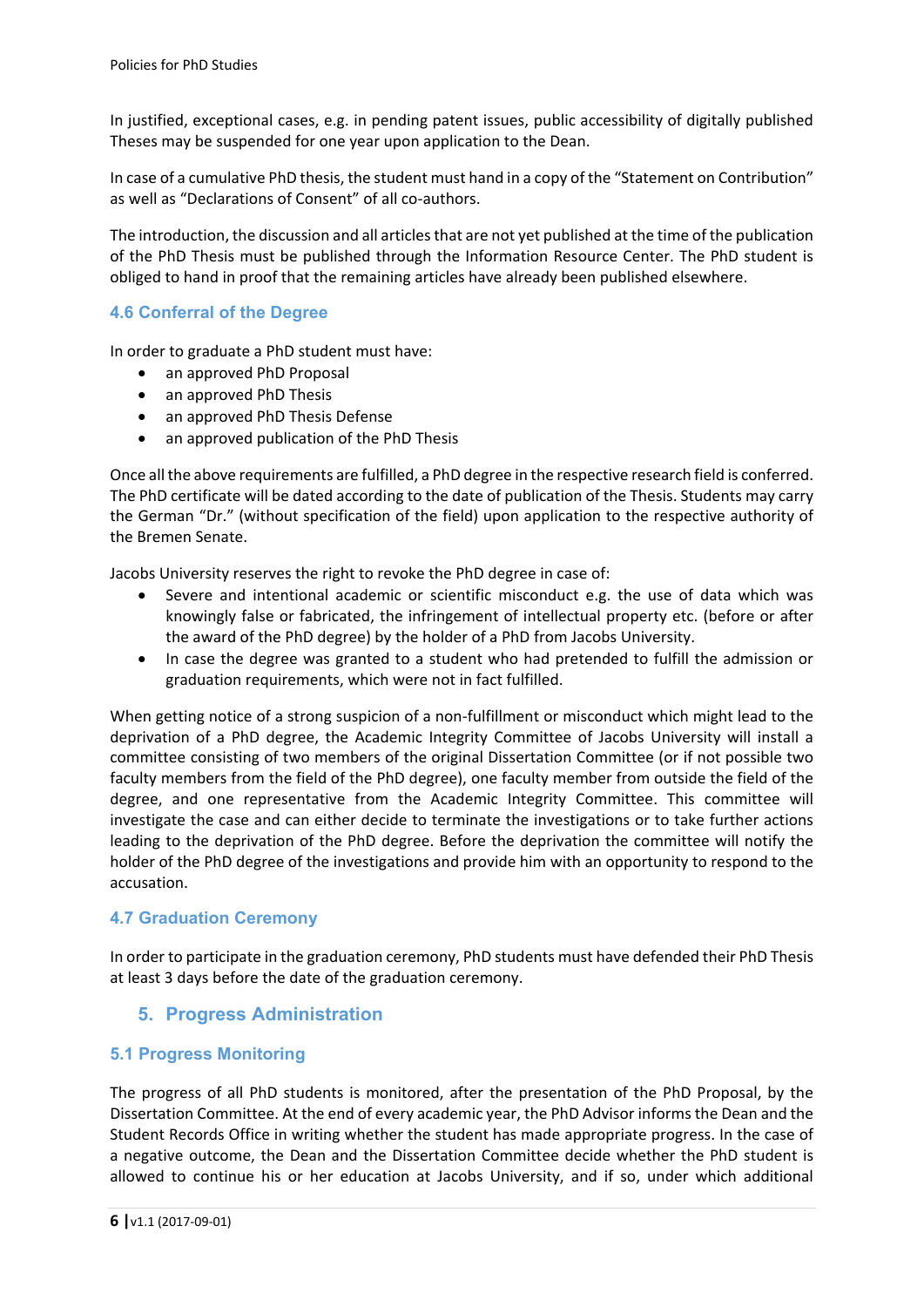conditions. If a PhD student is suspended on the basis of a negative progress report, the Dean must inform the Student Records Office in writing of the suspension and the suspension date.

## **5.2 Responsibility of the Faculty**

The academic responsibility for the quality of the Thesis research rests with the Dissertation Committee and especially the PhD Advisor; they enjoy freedom of research.

## **6. Administrative and Legal Details**

#### **6.1 Copyright Issues**

The PhD student is the sole proprietor of any intellectual property incorporated in his/her academic work. For the avoidance of doubt, any issues concerning intellectual property and copyright questions shall be governed by the German copyright code (Urheberrechtsgesetz).

The PhD student grants Jacobs University an unlimited non-exclusive right to utilize the Thesis and portions thereof in any electronic or printed publications issued by Jacobs University free of charge, but restricted to academic purposes. Jacobs University is obliged to inform the PhD student of any such publication.

#### **6.2 Students with Disabilities and Chronic Diseases**

The rules and provisions of the ""General Act on Equal Treatment (AAG)" apply. Students with disabilities may apply for a compensation of disadvantages prior to any examinations. If candidates show credibly, that they are not able to take an examination wholly or partially in the offered form because of continued or permanent illness or disability, compensation is offered in form of a prolongation of the examination duration or a different design of the examination. The type and severity of a disability must be reported to the Student Records Office in advance, the submission of a medical certificate and/or disabled person card may be required.

#### **6.3 Maternity- and Parental Leave**

It is possible to make use of the protection periods according to the Maternity Protection Act (MuSchG) in the Notice of 20 June 2002, as amended, and in accordance with time limits for the parental allowance and parental leave (Bundeselterngeld‐ und Elternzeitgesetz BEEG) in the notice of 27 January 2015, as amended.

When granting a leave of absence as well as calculating leave periods the provisions of §40 BremHG concerning the period of maternity‐ or parental leave apply. Taking examinations during maternity‐ or the parental leave is possible, despite leave of absence. However, retakes of examinations are not mandatory during the leave period.

#### **6.4 Appeals**

Appeals against any decision of the Dissertation Committee and/or the Dean may be directed in writing to the Committee on Examinations and Standing.

#### **7. Honorary Doctorate**

#### **7.1 About the Honorary Doctorate**